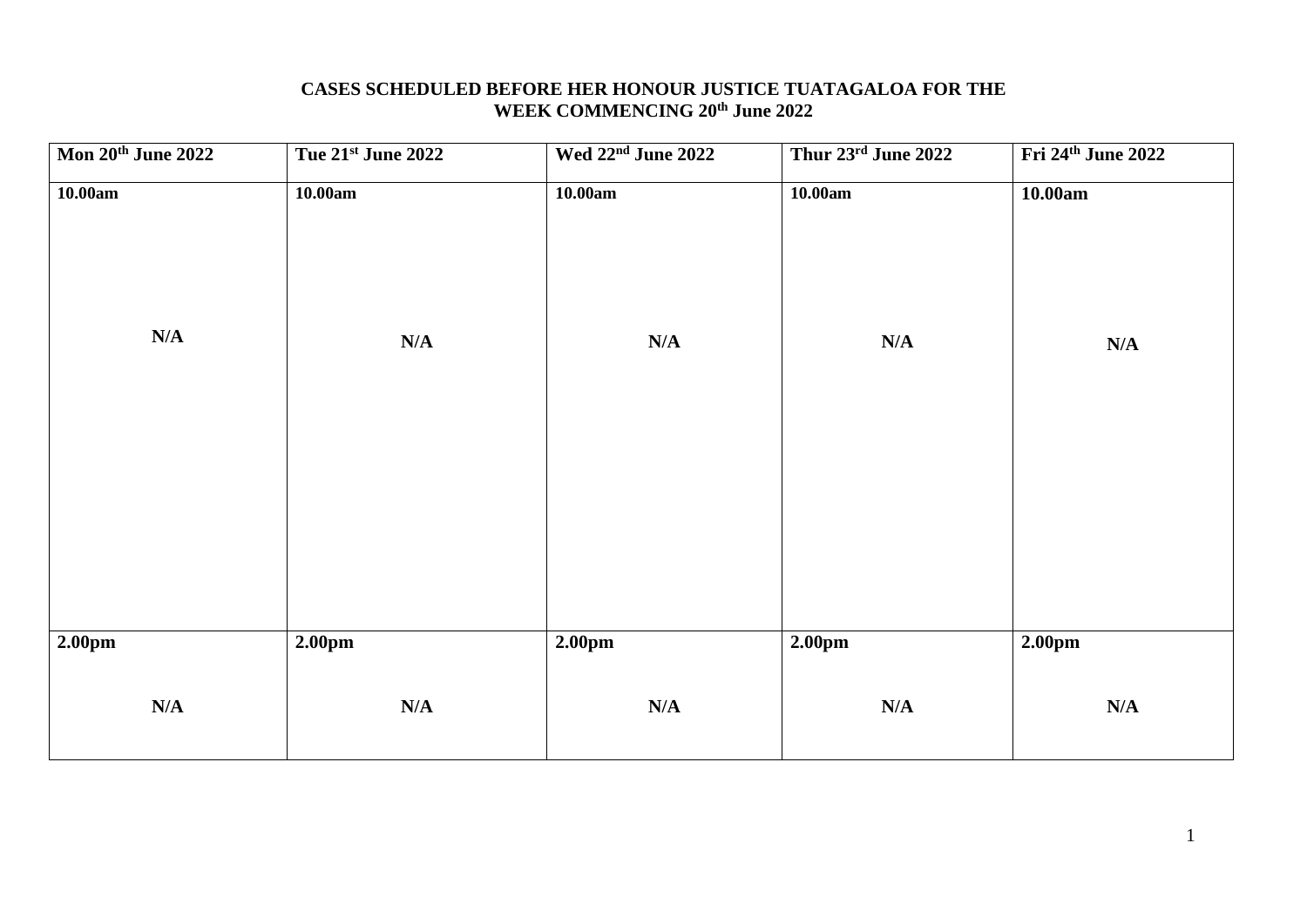# **CASES SCHEDULED BEFORE HER HONOUR JUSTICE TUATAGALOA FOR THE WEEK COMMENCING 20th June 2022**

| Mon 27th June 2022 | Tue 28th June 2022 | Wed 29th June 2022                            | Thur 30th June 2022       | Fri 01st July 2022 |
|--------------------|--------------------|-----------------------------------------------|---------------------------|--------------------|
| 10.00am            | 10.00am            | 10.00am                                       | 10.00am                   | 10.00am            |
| N/A                | N/A                | $\mathbf{N}/\mathbf{A}$                       | N/A                       | N/A                |
| 2.00pm<br>N/A      | 2.00pm<br>N/A      | 2.00 <sub>pm</sub><br>$\mathbf{N}/\mathbf{A}$ | 2.00 <sub>pm</sub><br>N/A | 2.00pm<br>N/A      |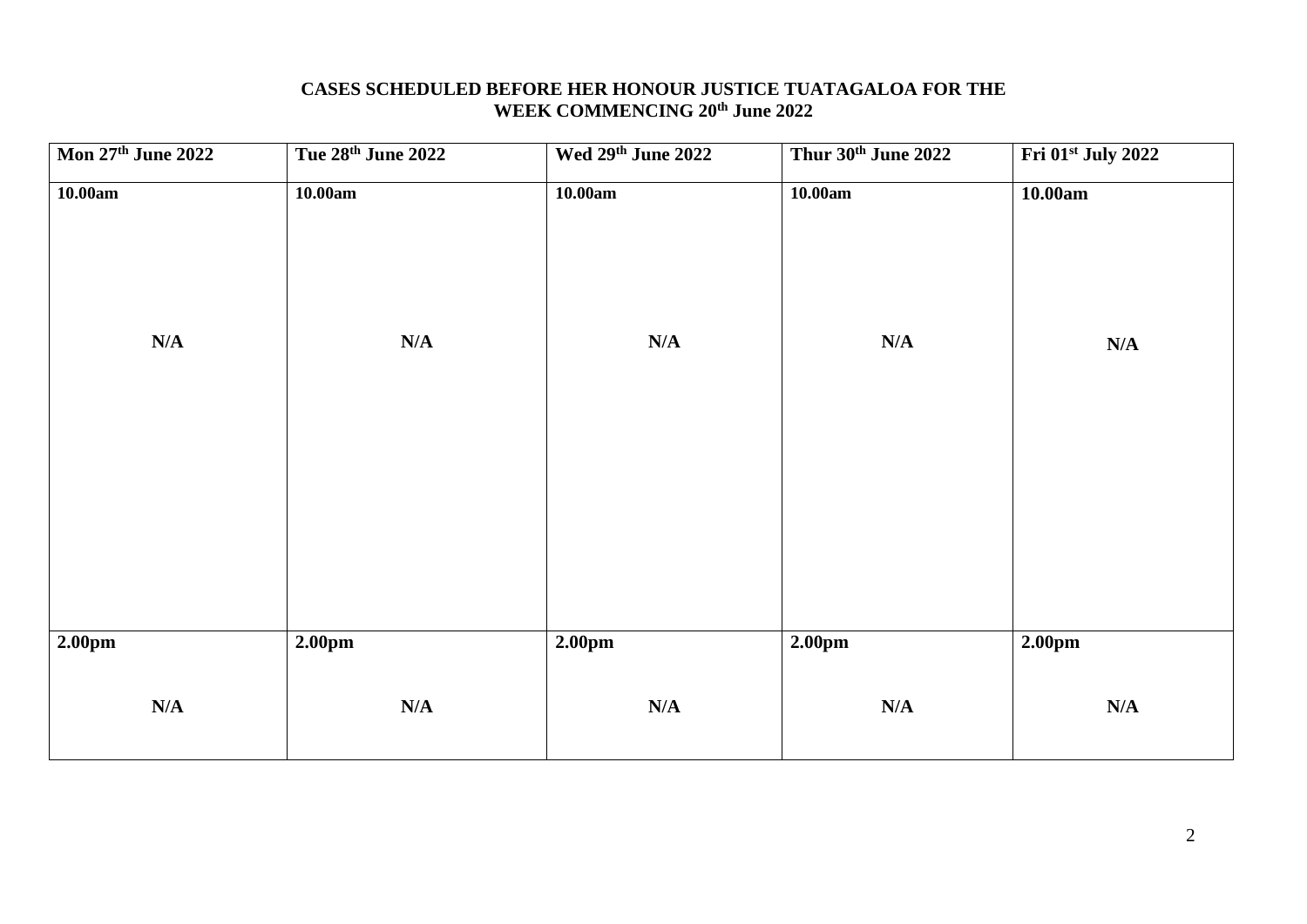## **CASES SCHEDULED BEFORE HER HONOUR JUSTICE TUATAGALOA FOR THE WEEK COMMENCING 04th July 2022**

| Mon 04th July 2022 | Tue 05th July 2022 | Wed 06th July 2022                 | Thur 07th July 2022 | Fri 08th July 2022 |
|--------------------|--------------------|------------------------------------|---------------------|--------------------|
| 10.00am<br>N/A     | 10.00am<br>N/A     | 10.00am<br>$\mathbf{N}/\mathbf{A}$ | 10.00am<br>N/A      | 10.00am<br>N/A     |
|                    |                    |                                    |                     |                    |
| 2.00pm             | 2.00pm             | 2.00 <sub>pm</sub>                 | 2.00 <sub>pm</sub>  | 2.00pm             |
| N/A                | N/A                | $\mathbf{N}/\mathbf{A}$            | N/A                 | N/A                |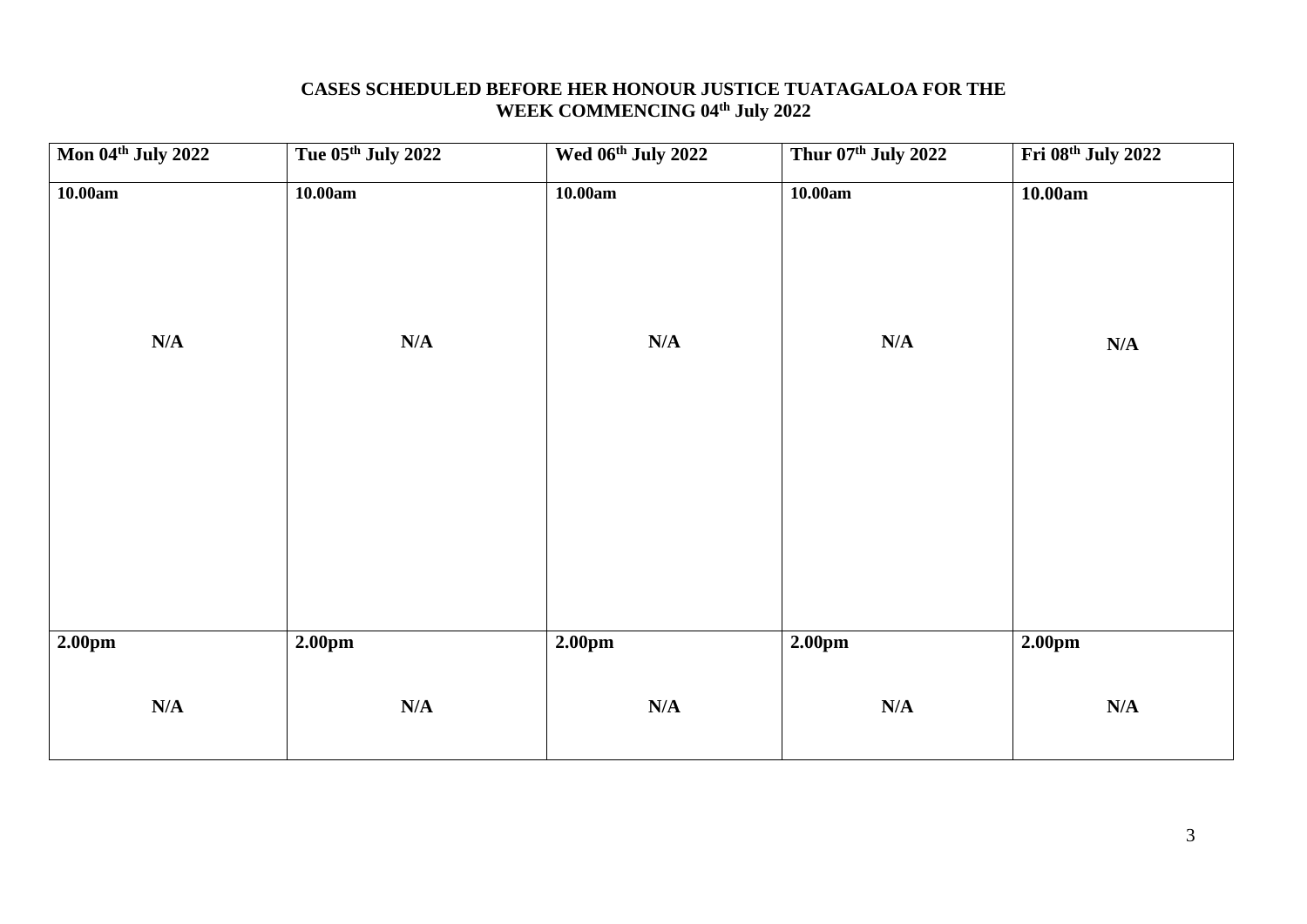## **CASES SCHEDULED BEFORE HER HONOUR JUSTICE TUATAGALOA FOR THE WEEK COMMENCING 11th July 2022**

| Mon 11 <sup>th</sup> July 2022 | Tue 12th July 2022 | Wed 13th July 2022 | Thur 14th July 2022 | Fri 15th July 2022                                               |
|--------------------------------|--------------------|--------------------|---------------------|------------------------------------------------------------------|
| 10.00am                        | 10.00am            | 10.00am            | 10.00am             | 10.00am                                                          |
| N/A                            | N/A                | N/A                | N/A                 | N/A<br>12.30pm – For Sentence<br>Police v Lillymay Moana<br>Pisi |
| 2.00pm                         | 2.00pm             | 2.00 <sub>pm</sub> | 2.00 <sub>pm</sub>  | [TAS/T Patea]<br>2.00 <sub>pm</sub>                              |
| N/A                            | N/A                | N/A                | N/A                 | N/A                                                              |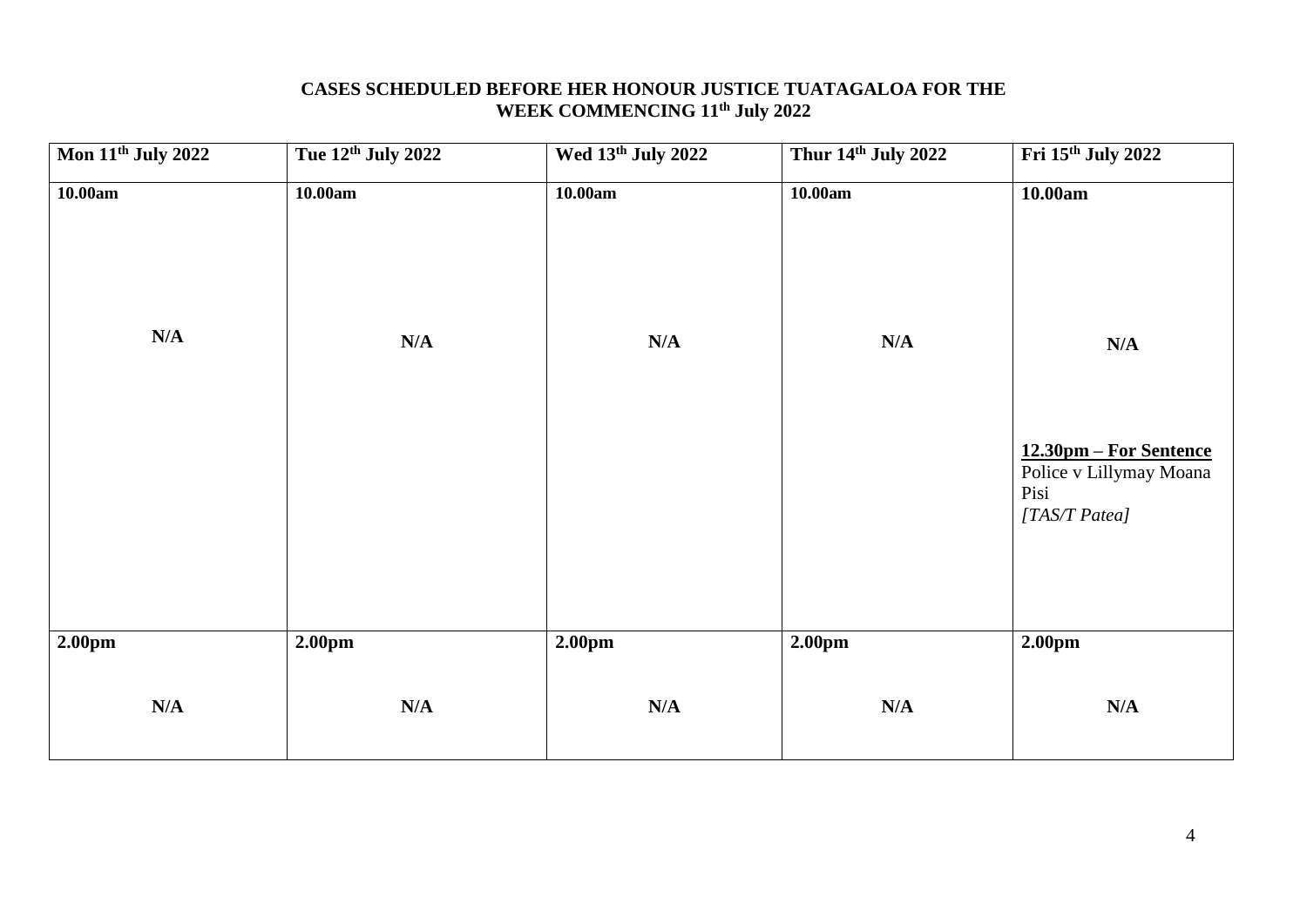## **CASES SCHEDULED BEFORE HER HONOUR JUSTICE TUATAGALOA FOR THE WEEK COMMENCING 18 th July 2022**

| Mon 18th July 2022          | Tue 19th July 2022          | Wed 20 <sup>th</sup> July 2022 | Thur 21st July 2022         | Fri 22 <sup>nd</sup> July 2022 |
|-----------------------------|-----------------------------|--------------------------------|-----------------------------|--------------------------------|
| 10.00am<br><b>AVAILABLE</b> | 10.00am<br><b>AVAILABLE</b> | 10.00am<br><b>AVAILABLE</b>    | 10.00am<br><b>AVAILABLE</b> | 10.00am<br><b>AVAILABLE</b>    |
| 2.00pm                      | 2.00pm                      | 2.00 <sub>pm</sub>             | 2.00pm                      | 2.00 <sub>pm</sub>             |
| <b>AVAILABLE</b>            | <b>AVAILABLE</b>            | <b>AVAILABLE</b>               | <b>AVAILABLE</b>            | <b>AVAILABLE</b>               |